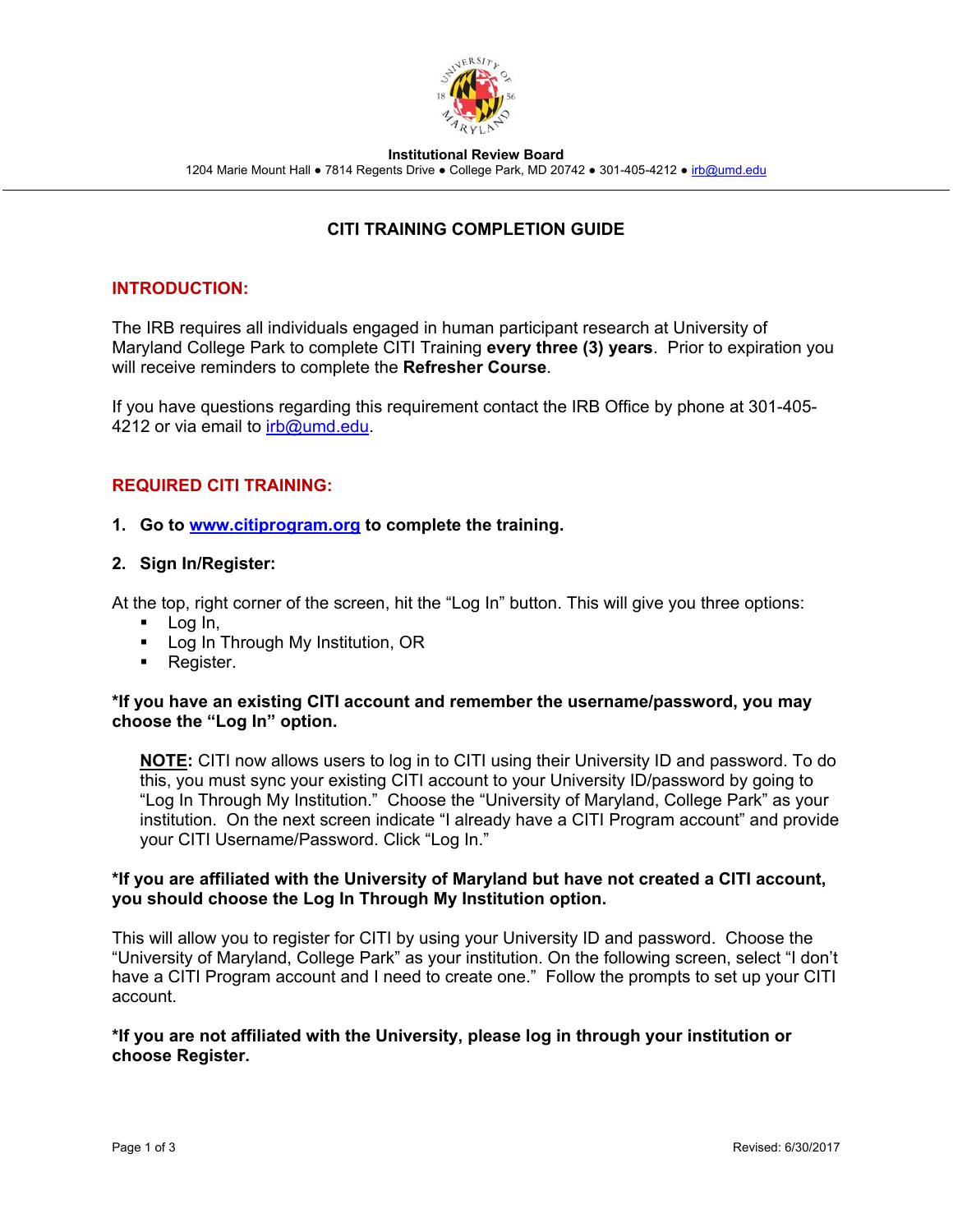# **3. Add a CITI Course**

**Click:** Add a Course under My Learner Tools for the University of Maryland, College Park. Individuals are **required** to take **one** of the following Basic Courses depending on the scope of their research:

### **Question 1 - Human Subjects Research**

- **Biomedical Research Investigators** 14 Modules
- **Social and Behavioral Research Investigators**  10 Modules

If you cannot complete the training in one sitting, you can save and finish at a later time. (You can stop and start as many times as you need).

# **FIND AND VIEW CITI CERTIFICATE:**

You can view and access your CITI certificate by logging into your CITI account at www.citiprogram.org.

On the **Main Menu**, click **University of Maryland, College Park Courses**. This should give you a list of your completed CITI courses. Under the heading titled "Completion Record," there is an option to **View/Print** your certificate. **Please be sure to save a copy of your certificate** to your desktop. You should be able to save this certificate as a PDF.

You can also access your completed CITI Courses by clicking on **My Records**. This tab lists all of your completed courses. The **View/Print** option under **Completion Record** allows you to print and/or save your CITI certificate as a PDF.

# **LINKING CITI TRAINING IN IRBNET:**

#### **Step 1: Add CITI Certificate to User Profile**

- **Log into IRBNet.**
- Click **User Profile** in the upper, right corner of the screen.
- Scroll to the bottom of the page and click **Add New Training & Credentials Record** under the **Training and Credentials** section.
- Follow the prompts to attach the PDF version of your completed CITI Training.

#### **Step 2: Link CITI Certificate to Individual Projects**

- Once your CITI Training is added to your User Profile, click the **My Projects** tab. \*Click on the title of the project you would like to link the CITI training record to.
- Go to the **Designer** page. You should see the documents you have already uploaded to the project. Underneath these documents, click the blue **Link/Unlink Training Records** button.
- On the next page, your CITI Training records should appear. You will need to click the box on the left of each training record. Then click save. Your training records should appear as linked on your project.